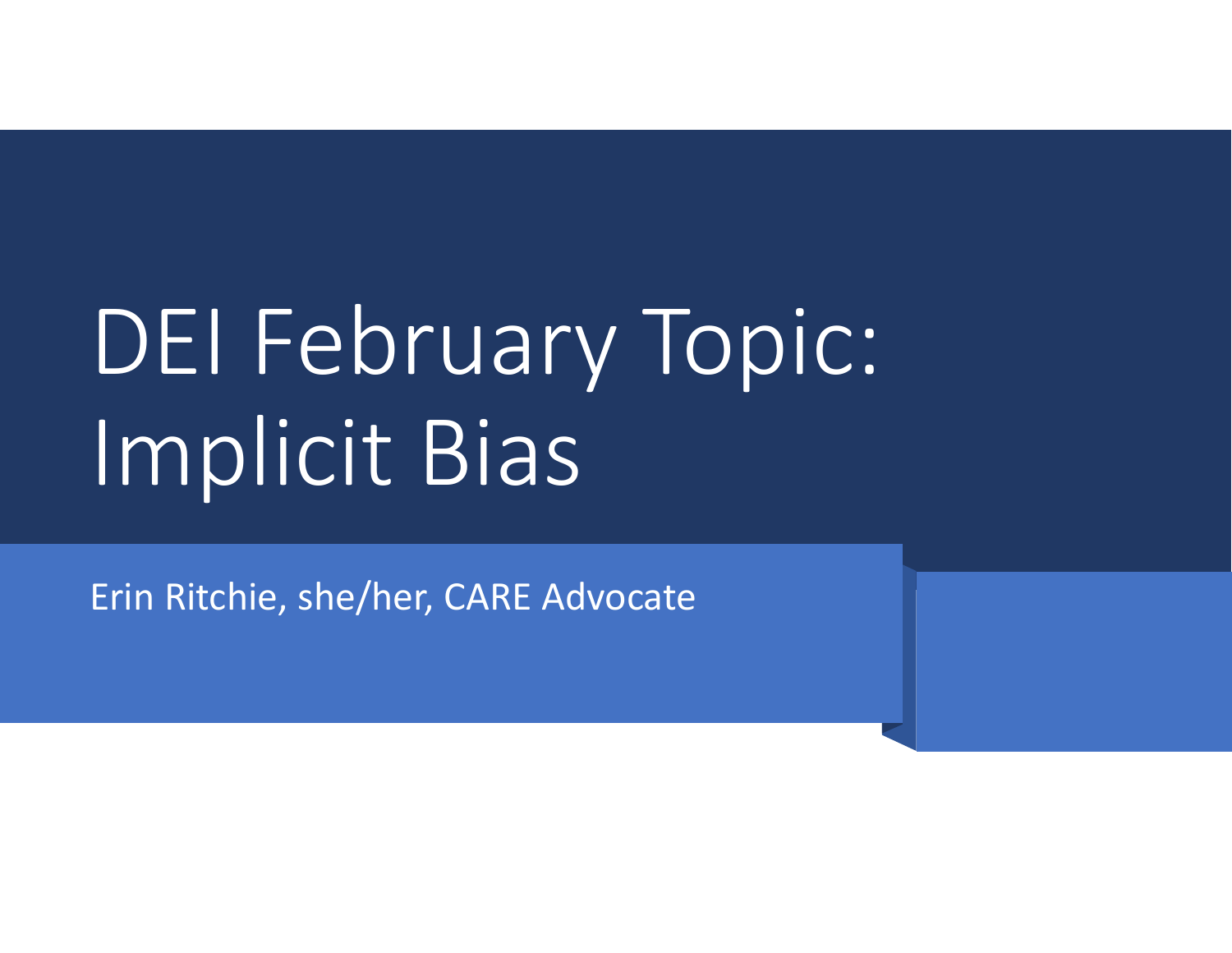## CARE Advocate Services

#### On campus **confidential** services:

- Referral and support services
- A Window Between Worlds Workshops
- Direct assistance
- Sexual assault and domestic violence peer‐to‐peer counseling services
- UCC education and training

#### Off campus **confidential** services:

- Legal advocacy
- 24‐hour crisis line and on‐site support for victims in need
- Support groups
- Emergency shelter and transitional housing
- Community education and training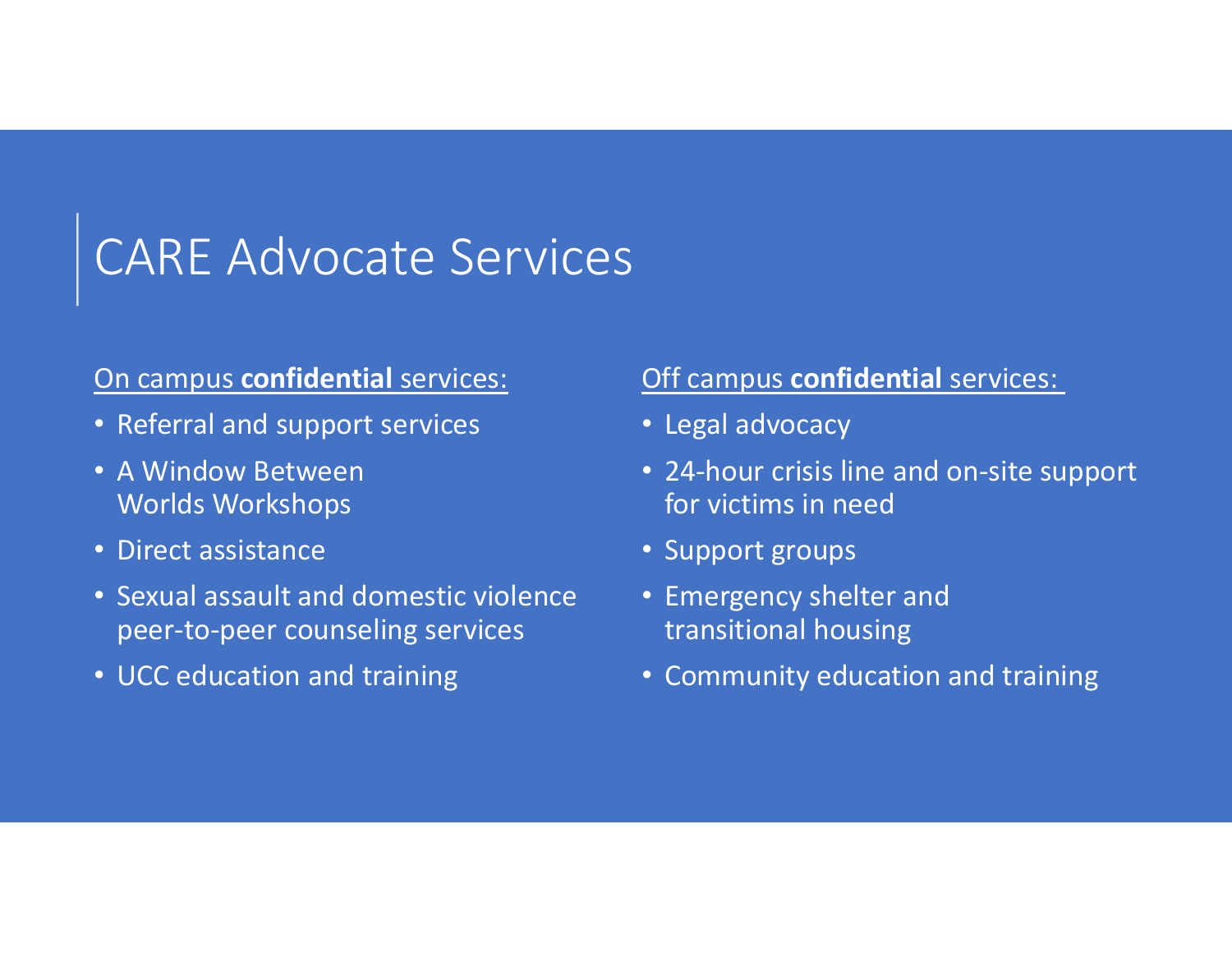### What is implicit bias?

"Also known as implicit social cognition, implicit bias refers to the attitudes or stereotypes that affect our understanding, actions, and decisions in an unconscious manner. These biases, which encompass both favorable and unfavorable assessments, are activated involuntarily and without an individual's awareness or intentional control. Residing deep in the subconscious, these biases are different from known biases that individuals may choose to conceal for the purposes of social and/or political correctness. Rather, implicit biases are not accessible through introspection."

— Excerpted from Kirwan Institute at Ohio State University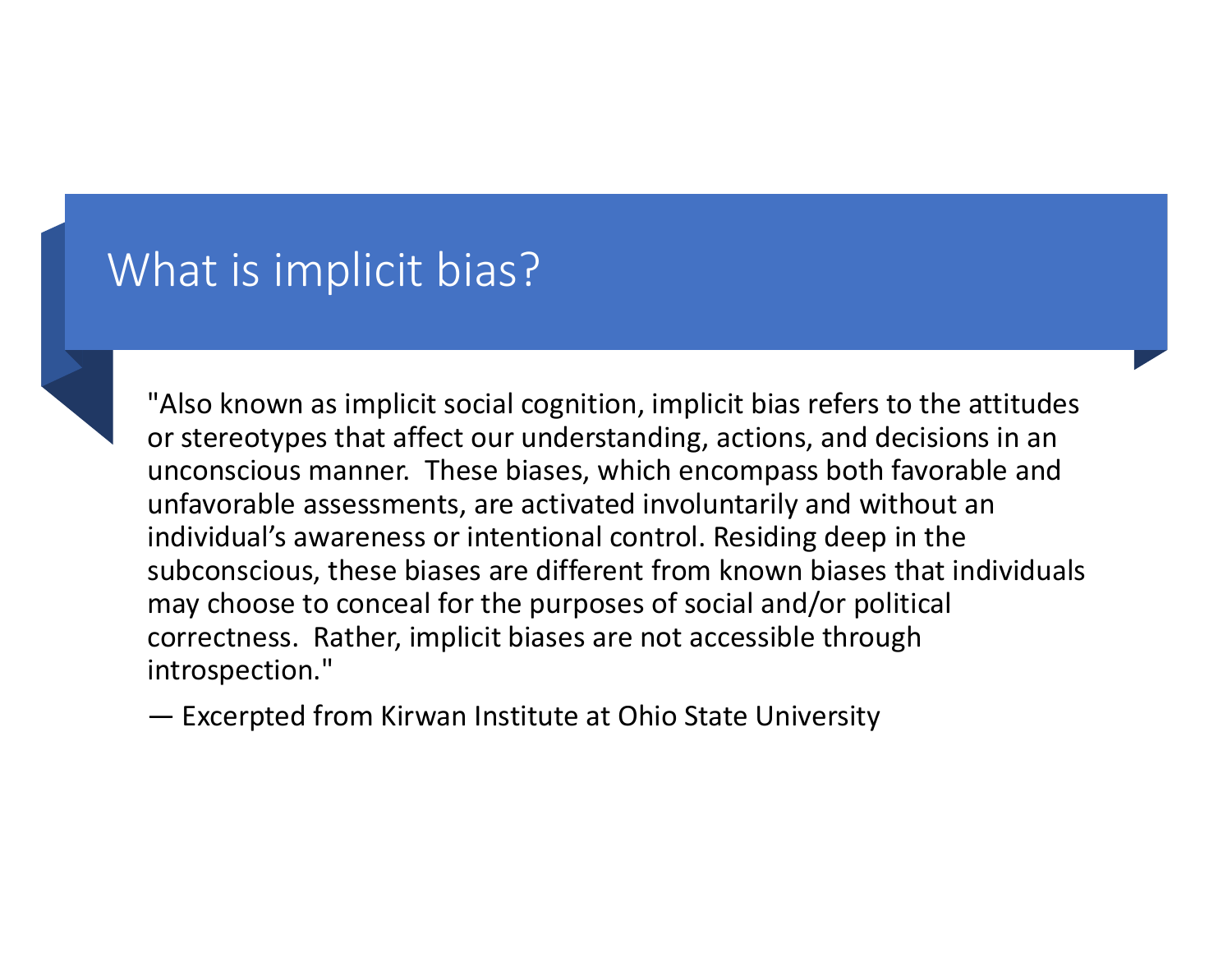## Implicit bias

- May involve anything we have unconscious stereotypes and attitudes about, so we might not realize we have them.
- Implicit bias can be about: race, gender, sex, nationality, age, ability, neurodiversity, etc.
	- Peanut butter andjelly https://www.nytimes.com/video/us/100000004818663/peanutbutter‐jelly‐and‐racism.html?action=click&module=video‐series‐ bar&region=header&pgtype=Article&playlistId=video/who‐me‐biased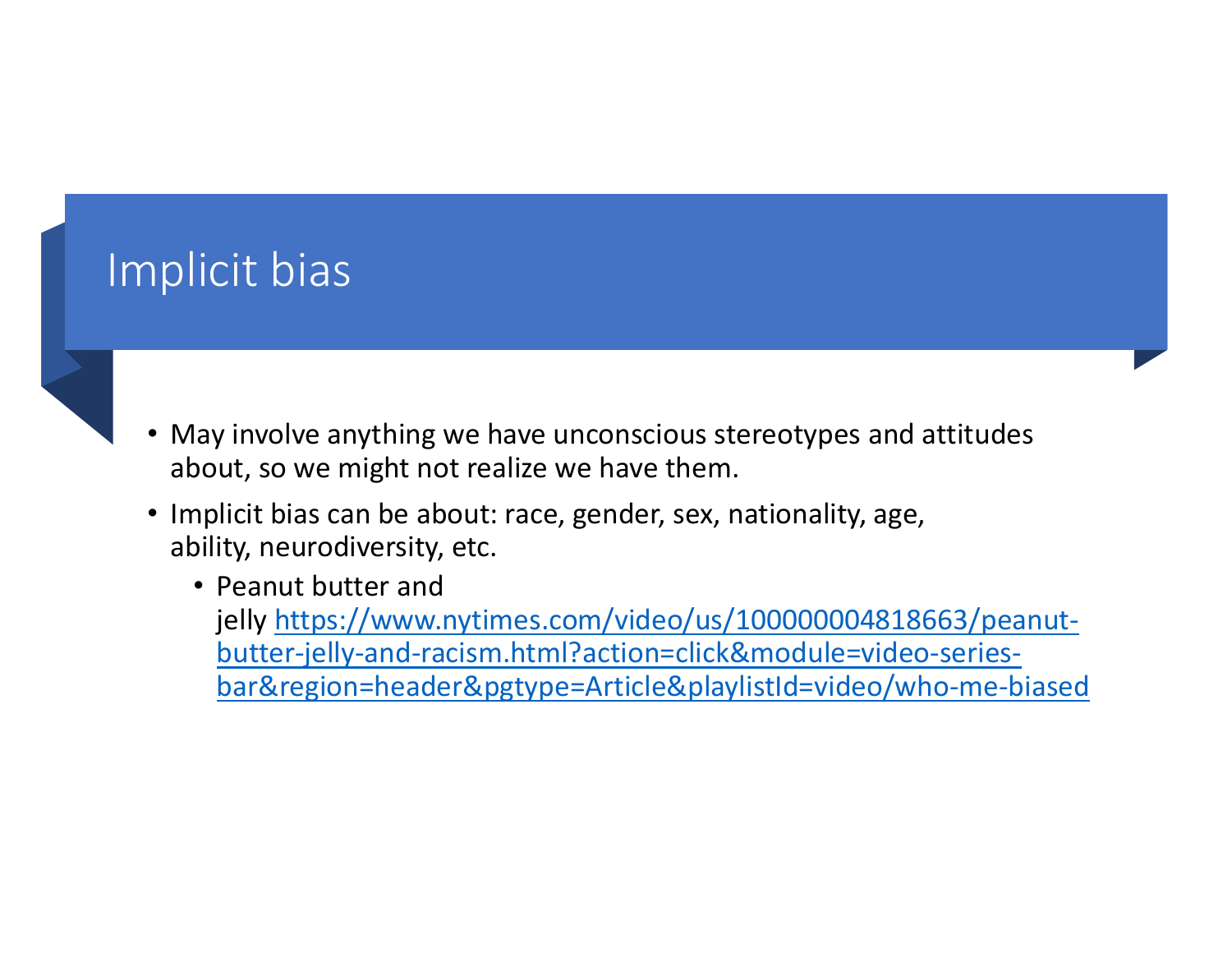## Who has implicit bias?

#### • Everyone holds implicit bias!!!

- Studies have shown that young children (as young as 5), have implicit racial bias that benefit white people. Children of all races showed this racial bias, and there is little change in attitudes from age 5‐10.
	- Questions included: who would you like to be friends with? Who's the smart/dumb one? Who's the ugly/pretty one?
	- https://youtu.be/EQACkg5i4AY (2:28‐4:16)